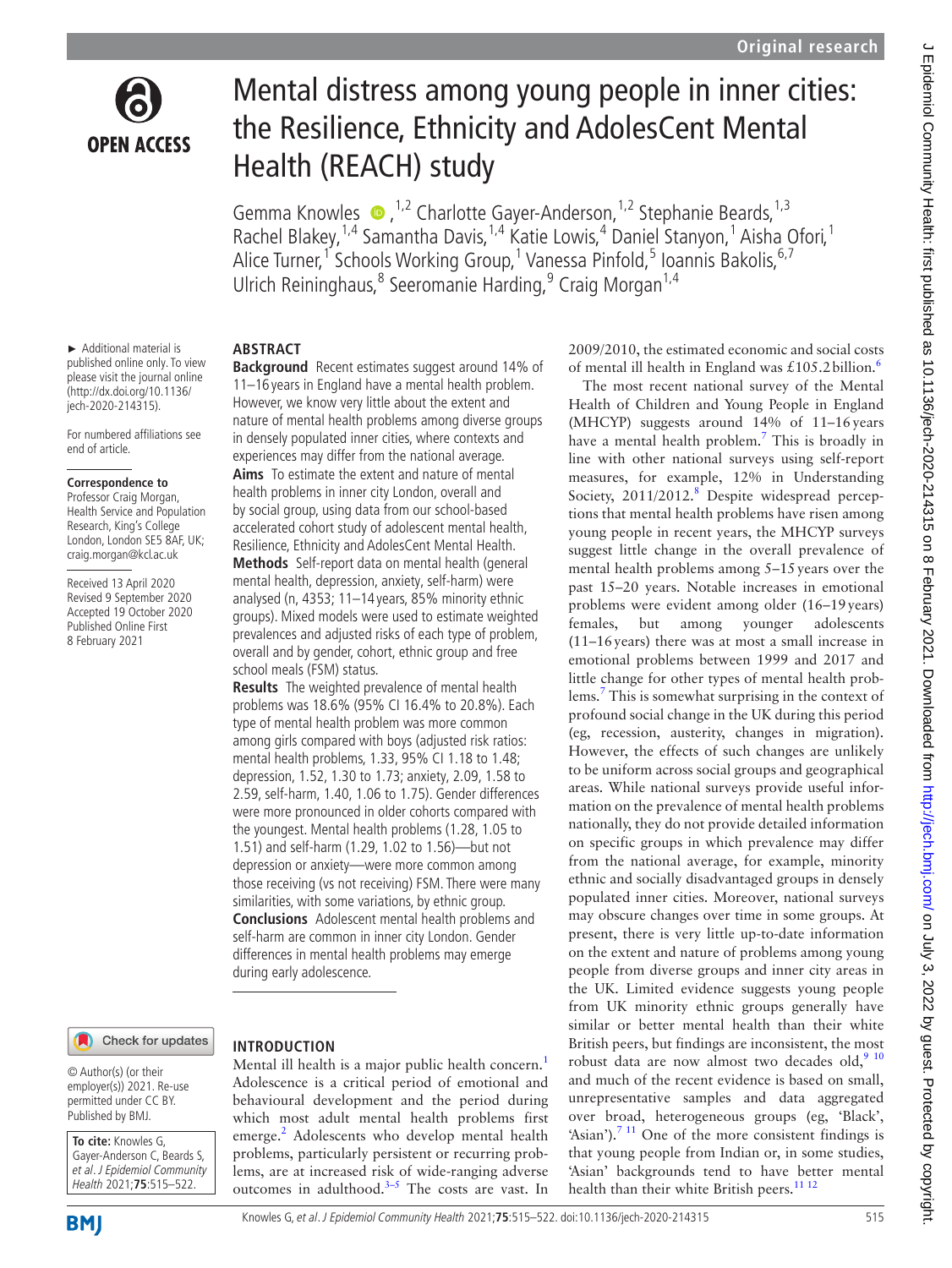## **Original research**

In this paper, we present baseline data from a prospective study of adolescent mental health in inner city London—Resilience, Ethnicity and AdolesCent Mental Health (REACH)—on the extent and nature of mental health problems among adolescents from diverse backgrounds. REACH is the largest localised contemporary study of its kind in the UK. We hypothesised that the prevalence of mental health problems would be higher in inner city London compared with nationally; higher among girls compared with boys, particularly depression; higher among those from economically disadvantaged compared with more affluent backgrounds; and lower among those from Indian/Pakistani/Bangladeshi backgrounds but similar across other ethnic groups.

## **METHODS**

#### **Study design**

REACH is an accelerated cohort study of adolescent mental health in two inner city London boroughs, Lambeth and Southwark. Three cohorts—age 11–12 (cohort 1; school year 7), 12–13 (cohort 2; year 8) and 13–14 (cohort 3; year 9) at baseline—are completing annual questionnaires. A subset (around 20%) are also completing face-to-face interviews and cognitive assessments.

### **Setting, participants**

Participants were recruited from 12 mainstream secondary schools in the two boroughs. These boroughs are among the most densely-populated, socioeconomically and ethnically diverse areas in England, $13-15$  and have high rates of adult mental health problems.[16](#page-7-9) Schools were selected using a quota sampling approach. All eligible schools were stratified based on the proportion of pupils receiving free school meals (FSM) and the proportion from minority ethnic groups, and we used existing contacts to fill the quotas. Schools were approached until quotas were filled. This approach generated a sample that was highly representative of the target population based on key demographic characteristics. Of the schools approached, one declined to take part due to time constraints. At the 12 participating schools, all students in years 7–9 were invited to participate (n, 4945).

## **Procedures**

Informed consent was obtained for all participants. Eligible young people attended an in-school talk about REACH, delivered by a researcher, and received written information for themselves and their parents/carers. Parents were asked to return a form, or contact the school or research team, if they did not want their child to take part. On the day of assessment, students received further information from researchers and provided written assent before completing a battery of validated questionnaires, in-class, on study tablet computers. The baseline assessment took around 1hour to complete and collected detailed information on mental health and putative risk and protective factors. Trained researchers were present throughout all sessions to explain procedures and answer questions. All baseline questionnaires were administered between February 2016 and January 2018.

## **Mental health**

General mental health was assessed using the 25-item self-report Strength and Difficulties Questionnaire (SDQ) for  $11-17$  $11-17$  years,  $17$ a widely used and validated $17$  measure of emotional and behavioural problems during the previous 6 months. Scores  $\geq 18$ 

indicate high-to-very high risk of mental health problems (hereafter, 'mental health problem'). Internalising and externalising scores were calculated using established procedures.<sup>18</sup> Higher scores indicate more difficulties.

#### **Depression**

Depression was assessed using the 13-item Short Mood and Feelings Questionnaire  $(SMFQ)$ ,  $^{19}$  $^{19}$  $^{19}$  a self-report measure of depressive symptoms over the previous 2 weeks. Scores  $\geq$  12 indicate high risk of depression (hereafter, 'depression'). The SMFQ has high internal consistency and convergent validity and moderate diagnostic accuracy among adolescents.<sup>[19 20](#page-7-12)</sup>

## **Anxiety**

Generalised anxiety was assessed using the 7-item self-report Generalised Anxiety Disorder Scale (GAD-7), which measures experiences of generalised anxiety over the preceding 2 weeks.<sup>[21](#page-7-13)</sup> Scores  $\geq 10$  indicate moderate-to-severe anxiety (hereafter, 'anxiety').<sup>[21](#page-7-13)</sup> Recent community-based research supports the validity and reliability of the GAD-7 among adolescents.<sup>2</sup>

## **Self-harm**

Lifetime self-harm (yes/no) was self-reported using an item from the Development and Adolescent Well-being Assessment: 'Over the whole of your lifetime, have you ever tried to harm or hurt yourself?'[23](#page-7-15)

## **Demographic information**

Participants were asked to describe their ethnic group based on eighteen categories used in the 2011 ONS census.<sup>[24](#page-7-16)</sup> We combined some smaller groups (eg, Arab, Chinese) and used ten ethnic groups in this analysis ([table](#page-2-0) 1). FSM status, a marker of household income, was self-reported.

## **Statistical analysis**

Multilevel linear and logistic regression models (melogit and mixed commands) were used to estimate weighted prevalence (margins command) of each type of mental health problem, overall and by group (cohort, gender, ethnic group, FSM), accounting for clustering within schools. The marginalised delta method was used to calculate risk ratios (RRs) and 95% CIs from ORs[.25](#page-7-17) Gender differences in mental health were examined in models stratified by cohort. In the absence of a clear reference group in ethnic group comparisons (due to the diversity of the sample), the whole sample prevalence was used as the reference. Adjusted RRs are presented throughout. Unadjusted RRs are presented in [online supplemental S1](https://dx.doi.org/10.1136/jech-2020-214315). Sample weights were calculated using 2016/2017 data from the National Pupil Database. Partially observed variables (SDQ (missing n, 106), SMFQ (missing n, 396), GAD-7 (missing n, 243), self-harm (missing n, 474), FSM (missing n, 240)) were multiply imputed in a multilevel model.<sup>26</sup> Sensitivity analyses: (1) depression, anxiety and self-harm questions were not administered at two (originally pilot) schools. To assess any impact of including these two schools in analyses of SDQ (but not other outcome) data, we repeated analyses excluding these two schools (n=818); (2) we conducted a complete case analysis to assess the impact of missing data.

## **RESULTS**

## **Participant characteristics**

Of 4945 eligible students, 4353 (88.0%) participated at baseline and are included in this analysis. Reasons for non-participation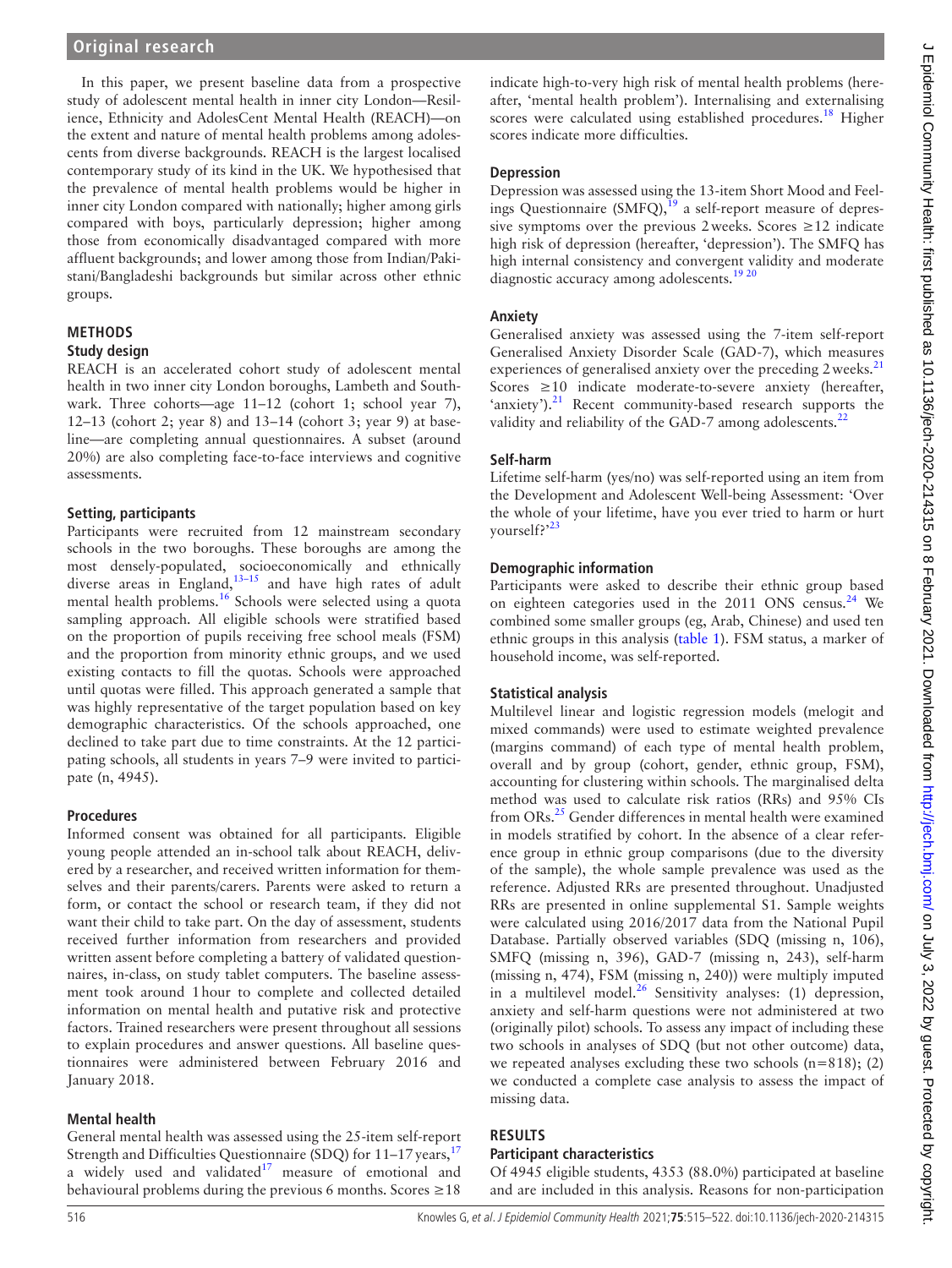<span id="page-2-0"></span>

| Table 1<br>Participant characteristics   |                  |               |                          |               |                    |               |                       |               |                       |               |                       |               |
|------------------------------------------|------------------|---------------|--------------------------|---------------|--------------------|---------------|-----------------------|---------------|-----------------------|---------------|-----------------------|---------------|
|                                          | All<br>(n, 4353) |               | <b>Boys</b><br>(n, 2138) |               | Girls<br>(n, 2215) |               | Cohort 1<br>(n, 1593) |               | Cohort 2<br>(n, 1421) |               | Cohort 3<br>(n, 1339) |               |
|                                          | N                | $\frac{0}{0}$ | N                        | $\frac{0}{0}$ | N                  | $\frac{0}{0}$ | N                     | $\frac{0}{0}$ | N                     | $\frac{0}{0}$ | N                     | $\frac{0}{0}$ |
| Gender (n, 4353)                         |                  |               |                          |               |                    |               |                       |               |                       |               |                       |               |
| Boys                                     | 2138             | 49.1          | $\ldots$                 | $\cdots$      | $\ldots$           |               | 778                   | 48.8          | 701                   | 49.3          | 659                   | 49.2          |
| Girls                                    | 2215             | 50.9          | $\ldots$                 | $\cdots$      |                    |               | 815                   | 51.2          | 720                   | 50.7          | 680                   | 50.8          |
| Cohort (school year group) (n, 4353)     |                  |               |                          |               |                    |               |                       |               |                       |               |                       |               |
| 1 (Y7)                                   | 1593             | 36.6          | 778                      | 36.4          | 815                | 36.8          | $\ldots$              | $\ldots$      | $\ldots$              |               | $\cdot\cdot$          | $\ddotsc$     |
| 2(Y8)                                    | 1421             | 32.6          | 701                      | 32.8          | 720                | 32.5          | $\cdots$              | $\cdots$      | $\cdots$              | $\ldots$      |                       | $\cdots$      |
| 3 (Y9)                                   | 1339             | 30.8          | 659                      | 30.8          | 680                | 30.7          | $\cdots$              | $\cdots$      | $\ldots$              | $\ldots$      | $\cdot\cdot$          | $\cdots$      |
| Eligible for free school meals (n, 4113) |                  |               |                          |               |                    |               |                       |               |                       |               |                       |               |
| No                                       | 3137             | 76.3          | 1563                     | 77.2          | 1574               | 75.4          | 1142                  | 76.5          | 1015                  | 75.4          | 980                   | 76.9          |
| Yes                                      | 976              | 23.7          | 461                      | 22.8          | 515                | 24.7          | 351                   | 23.5          | 331                   | 24.6          | 294                   | 23.1          |
| Ethnic group (n, 4353)                   |                  |               |                          |               |                    |               |                       |               |                       |               |                       |               |
| <b>Black African</b>                     | 1113             | 25.6          | 545                      | 25.5          | 568                | 25.6          | 383                   | 24.0          | 374                   | 26.3          | 356                   | 26.6          |
| <b>Black Caribbean</b>                   | 719              | 16.5          | 350                      | 16.4          | 369                | 16.7          | 234                   | 14.7          | 257                   | 18.1          | 228                   | 17.0          |
| Other black                              | 127              | 2.9           | 51                       | 2.4           | 76                 | 3.4           | 49                    | 3.1           | 46                    | 3.2           | 32                    | 2.4           |
| Mixed white and black                    | 380              | 8.7           | 182                      | 8.5           | 198                | 8.9           | 143                   | 9.0           | 117                   | 8.2           | 120                   | 9.0           |
| Other mixed ethnic groups                | 237              | 5.4           | 105                      | 4.9           | 132                | 6.0           | 87                    | 5.5           | 82                    | 5.8           | 68                    | 5.1           |
| Indian, Pakistani, Bangladeshi           | 181              | 4.2           | 83                       | 3.9           | 98                 | 4.4           | 79                    | 5.0           | 57                    | 4.0           | 45                    | 3.4           |
| Latin American                           | 217              | 5.0           | 110                      | 5.1           | 107                | 4.8           | 58                    | 3.6           | 79                    | 5.6           | 80                    | 6.0           |
| <b>White British</b>                     | 667              | 15.3          | 337                      | 15.8          | 330                | 14.9          | 285                   | 17.9          | 185                   | 13.0          | 197                   | 14.7          |
| Non-British white                        | 409              | 9.4           | 213                      | 10.0          | 196                | 8.9           | 166                   | 10.4          | 121                   | 8.5           | 122                   | 9.1           |
| Any other/unknown                        | 303              | 7.0           | 162                      | 7.6           | 141                | 6.4           | 109                   | 6.8           | 103                   | 7.3           | 91                    | 6.8           |

The proportion of white British students was slightly higher in Cohort one compared with cohorts 2 and 3 ( $\chi^2$ =40.3223, df=18, p=0.002).

were: persistent absence despite repeated visits by researchers  $(n=354, 7.2\%)$ ; did not have parental consent  $(n=167, 3.4\%)$ ; did not assent  $(n=57, 1.2\%)$ ; and insufficient data due to technical issues  $(n=15, 0.03\%)$ . Just under a quarter  $(23.7\%)$ of participants received FSM and 85% were from minority ethnic groups. Demographic characteristics were similar across cohorts, except for a higher proportion of British white students in cohort 1 (17.9%) compared with cohorts 2 (13.0%) and 3 (14.7%) ( $\chi^2$ =40.3, df=18, p=0.002). The REACH sample is highly representative of the target population; weighting made little difference to our estimates [\(online supplemental S2\)](https://dx.doi.org/10.1136/jech-2020-214315).

#### **Mental health problems, overall**

The weighted prevalence was 18.6% (95% CI 16.4% to 20.8%) for mental health problems, 14.5% (11.8% to 17.2%) for depression, 13.7% (10.9% to 16.6%) for anxiety and 14.5% (12.4% to 16.6%) for lifetime self-harm ([table](#page-3-0) 2). Of those with mental health problems, 69.0% were categorised as having problems on at least one other mental health measure.

### **Mental health problems, by group** Gender

Overall, prevalence was higher among girls than among boys for mental health problems (aRR 1.33, 95% CI 1.18 to 1.48), depression (1.52, 1.30 to 1.73), moderate-to-severe anxiety (2.09, 1.58 to 2.59) and lifetime self-harm (1.40, 1.06 to 1.75) ([table](#page-3-0) 2). Mean internalising score was also higher among girls (6.1, 95% CI 5.9 to 6.4) compared with boys (5.0, 4.8 to 5.3), as were mean GAD (5.1, 4.7 to 5.5 vs 3.3, 2.9 to 3.7) and SMFQ (6.0, 5.4 to 6.6 vs 4.4, 4.0 to 4.9) scores [\(table](#page-4-0) 3).

## Cohort

There was no clear evidence for variations in prevalence of mental health problems by cohort.

#### Gender and cohort

In models stratified by cohort [\(figure](#page-4-1) 1), clear patterns emerged of variation in gender differences by cohort. Prevalence of mental health problems was similar for boys and girls in cohort 1 (year 7), but higher among girls in cohort 2 (year 8) and higher still in cohort 3 (year 9). For example, the relative risks of mental health problems among girls (vs boys) were 1.09 (95% CI 0.85 to 1.34), 1.27 (0.99 to 1.55) and 1.74 (1.38 to 2.10) in cohorts 1–3, respectively [\(figure](#page-4-1) 1). A similar pattern was observed for depression, anxiety, lifetime self-harm ([online supplemental S3](https://dx.doi.org/10.1136/jech-2020-214315)) and internalising scores [\(online supplemental S4](https://dx.doi.org/10.1136/jech-2020-214315)). By contrast, mean externalising scores were similar between boys and girls in each cohort ([online supplemental S4](https://dx.doi.org/10.1136/jech-2020-214315)).

#### Socioeconomic disadvantage

Among those receiving (vs not receiving) FSM, risks of mental health problems (aRR 1.28, 95% CI 1.05 to 1.51) and of lifetime self-harm (1.29, 1.02 to 1.56) were around 30% higher [\(table](#page-3-0) 2). However, risks of anxiety and depression were similar between the two groups.

#### Ethnic group

Overall, there were many similarities, with some variations, in prevalence of mental health problems by ethnic group ([table](#page-3-0) 2). For example, compared with the overall sample, mental health problems were more common among those from other mixed ethnic backgrounds (aRR 1.34, 95% CI 1.02 to 1.74) and less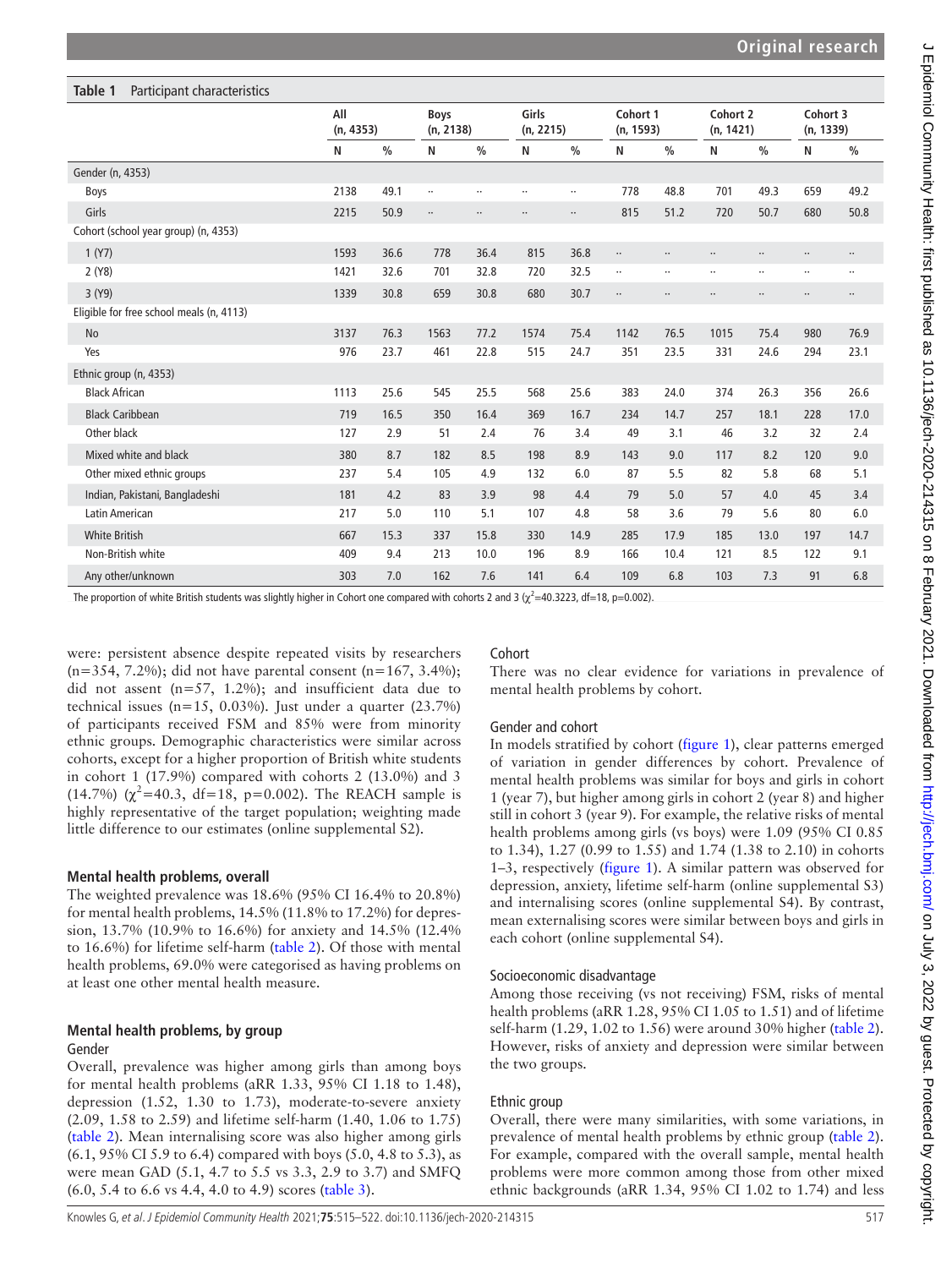<span id="page-3-0"></span>

| Weighted prevalence of mental health problems (and 95% Cls), overall and by group<br>Table 2                           |                                 |                                |                                                    |                               |                                |                               |                     |                     |
|------------------------------------------------------------------------------------------------------------------------|---------------------------------|--------------------------------|----------------------------------------------------|-------------------------------|--------------------------------|-------------------------------|---------------------|---------------------|
|                                                                                                                        | Probable mental health problems |                                | Probable depression                                |                               | Moderate-to-severe anxiety     |                               | Lifetime self-harm  |                     |
|                                                                                                                        | % (95% CI)                      | Adj. RR (95% CI)               | % (95% CI)                                         | Adj. RR (95% CI)              | % (95% CI)                     | Adj. RR (95% CI)              | % (95% CI)          | Adj. RR (95% CI)    |
| ₹                                                                                                                      | 18.6 (16.4 to 20.8)             |                                | 14.5(11.8 to 17.2)                                 |                               | 13.7 (10.9 to 16.6)            |                               | 14.5 (12.4 to 16.6) |                     |
| Gender                                                                                                                 |                                 |                                |                                                    |                               |                                |                               |                     |                     |
| <b>Boys</b>                                                                                                            | 16.0 (14.1 to 17.8)             |                                | 11.5 (9.3 to 13.8)                                 |                               | 8.8 (6.3 to 11.3)              |                               | 12.2 (10.0 to 14.3) |                     |
| Girls                                                                                                                  | 21.2 (18.7 to 23.8)             | to 1.48)<br>1.33(1.18          | 17.5 (14.3 to 20.7)                                | 1.52 (1.30 to 1.73)           | 18.5 (16.2 to 20.8)            | 2.09 (1.58 to 2.59)           | 16.9(13.9 to 19.8)  | 1.40 (1.06 to 1.75) |
| Cohort (school year group)                                                                                             |                                 |                                |                                                    |                               |                                |                               |                     |                     |
| 1 (Y)                                                                                                                  | 19.2 (16.6 to 21.7)             |                                | 13.5 (10.2 to 16.7)                                |                               | 13.0 (9.8 to 16.1)             |                               | 12.7 (9.6 to 15.8)  |                     |
| 2(Y8)                                                                                                                  | 18.8 (15.9 to 21.6)             | 0.97(0.79 to 1.14)             | 16.4 (13.0 to 19.9)                                | 1.22 (0.92 to 1.53)           | 14.7 (9.6 to 19.9)             | 1.12 (0.71 to 1.53)           | 16.4 (13.0 to 19.8) | 1.29 (0.90 to 1.68) |
| 3 (Y9)                                                                                                                 | 17.7 (15.1 to 20.3)             | $0.91$ $(0.80$ to $1.02)$      | 13.7 (10.3 to 17.0)                                | 1.02 (0.75 to 1.28)           | 13.6 (10.5 to 16.8)            | 1.03(0.71 to 1.35)            | 14.8 (10.6 to 19.0) | 1.17 (0.73 to 1.61) |
| Eligible for free school meals                                                                                         |                                 |                                |                                                    |                               |                                |                               |                     |                     |
| ş                                                                                                                      | 17.4 (14.9 to 19.9)             |                                | 14.1 (11.1 to 17.0)                                |                               | 14.0 $(11.1 \text{ to } 16.9)$ |                               | 13.8 (11.4 to 16.1) |                     |
| Yes                                                                                                                    | 22.5 (19.8 to 25.2)             | 1.28(1.05 to 1.51)             | 16.1 (12.3 to 19.8)                                | 1.15 (0.84 to 1.46)           | 12.6 (8.6 to 16.5)             | $0.87(0.64 \text{ to } 1.10)$ | 17.4 (14.2 to 20.5) | 1.29 (1.02 to 1.56) |
| Ethnic group                                                                                                           |                                 |                                |                                                    |                               |                                |                               |                     |                     |
| ₹                                                                                                                      | 18.6 (16.4 to 20.8)             |                                | 14.5 (11.8 to 17.2)                                |                               | 13.7 (10.9 to 16.6)            |                               | 14.5 (12.4 to 16.6) |                     |
| <b>Black African</b>                                                                                                   | 17.2 (14.1 to 20.4)             | 0.93(0.80 to 1.07)             | 13.7 (10.7 to 16.7)                                | 0.96(0.81 to 1.12)            | 11.9 $(9.1 to 14.7)$           | $0.88(0.73 \text{ to } 1.05)$ | 12.1 (7.9 to 16.2)  | 0.84 (0.70 to 0.99) |
| <b>Black Caribbean</b>                                                                                                 | 20.8 (16.8 to 24.8)             | 1.12 $(0.94 \text{ to } 1.31)$ | 15.8 (10.3 to 21.2)                                | 1.08(0.89 to 1.30)            | 12.5 (8.0 to 16.9)             | 0.89(0.71 to 1.11)            | 15.2 (11.9 to 18.5) | 1.04(0.85 to 1.25)  |
| Other black                                                                                                            | 19.4 (15.1 to 23.7)             | 1.04 (0.67 to 1.54)            | 14.3 (9.8 to 18.8)                                 | 0.94(0.55 to 1.51)            | 14.1 (8.1 to 20.1)             | $1.00$ (0.57 to $1.62$ )      | 16.6 (9.2 to 24.0)  | 1.16 (0.72 to 1.78) |
| Mixed white and black                                                                                                  | 22.4 (16.6 to 28.3)             | 1.19 (0.94 to $1.47$ )         | 14.0 (8.8 to 19.3)                                 | $0.96(0.72 \text{ to } 1.26)$ | 13.7 (8.5 to 19.0)             | 1.02 (0.75 to 1.35)           | 15.3 (9.9 to 20.7)  | 1.04 (0.78 to 1.35) |
| Other mixed ethnic groups                                                                                              | 25.4 (19.3 to 31.5)             | 1.34 (1.02 to 1.74)            | 15.7 (11.5 to 20.0)                                | 1.07 (0.75 to 1.48)           | 21.2 (15.6 to 26.9)            | 1.57 (1.15 to 2.08)           | 18.4 (13.9 to 22.9) | 1.25(0.90 to 1.69)  |
| Indian, Pakistani, Bangladeshi                                                                                         | 12.3 (6.8 to 17.8)              | $0.67(0.42 \text{ to } 1.01)$  | 14.5 (7.7 to 21.4)                                 | 1.01 (0.66 to 1.48)           | 10.6 (5.6 to 15.6)             | $0.74(0.43 \text{ to } 1.19)$ | 13.3 (6.9 to 19.6)  | 0.93(0.60 to 1.39)  |
| Latin American                                                                                                         | 18.8 (14.2 to 23.4)             | 1.04 (0.74 to 1.41)            | 16.1 (8.2 to 24.1)                                 | 1.10 (0.76 to 1.54)           | 18.2 (11.1 to 25.2)            | 1.35 (0.95 to 1.86)           | 15.7 (9.8 to 21.7)  | 1.07 (0.74 to 1.50) |
| White British                                                                                                          | 17.9 (13.2 to 22.7)             | 0.98(0.81 to 1.17)             | 15.6 (12.0 to 19.3)                                | 1.09(0.89 to 1.32)            | 16.2 (10.9 to 21.5)            | 1.20 (0.97 to 1.45)           | 14.9 (12.6 to 17.1) | 1.05(0.85 to 1.27)  |
| Non-British white                                                                                                      | 17.4 (13.3 to 21.5)             | 0.97 (0.76 to 1.22)            | 13.7 (9.4 to 18.0)                                 | 0.95(0.71 to 1.23)            | 13.1 (9.1 to 17.1)             | 0.95 (0.70 to 1.25)           | 17.2 (12.3 to 22.1) | 1.22 (0.95 to 1.54) |
| Any other/unknown                                                                                                      | 16.9 (12.4 to 21.5)             | 0.93(0.69 to 1.22)             | 12.2 (7.6 to 16.7)                                 | 0.86(0.61 to 1.19)            | 12.6 (8.1 to 17.1)             | 0.99(0.70 to 1.36)            | 13.6 (8.1 to 19.2)  | 0.93(0.66 to 1.27)  |
| RRs adjusted for gender, free school meal eligibility, gender and ethnic group, as applicable. All<br>RR, risk ratio.: |                                 |                                | estimates adjusted for clustering at school level. |                               |                                |                               |                     |                     |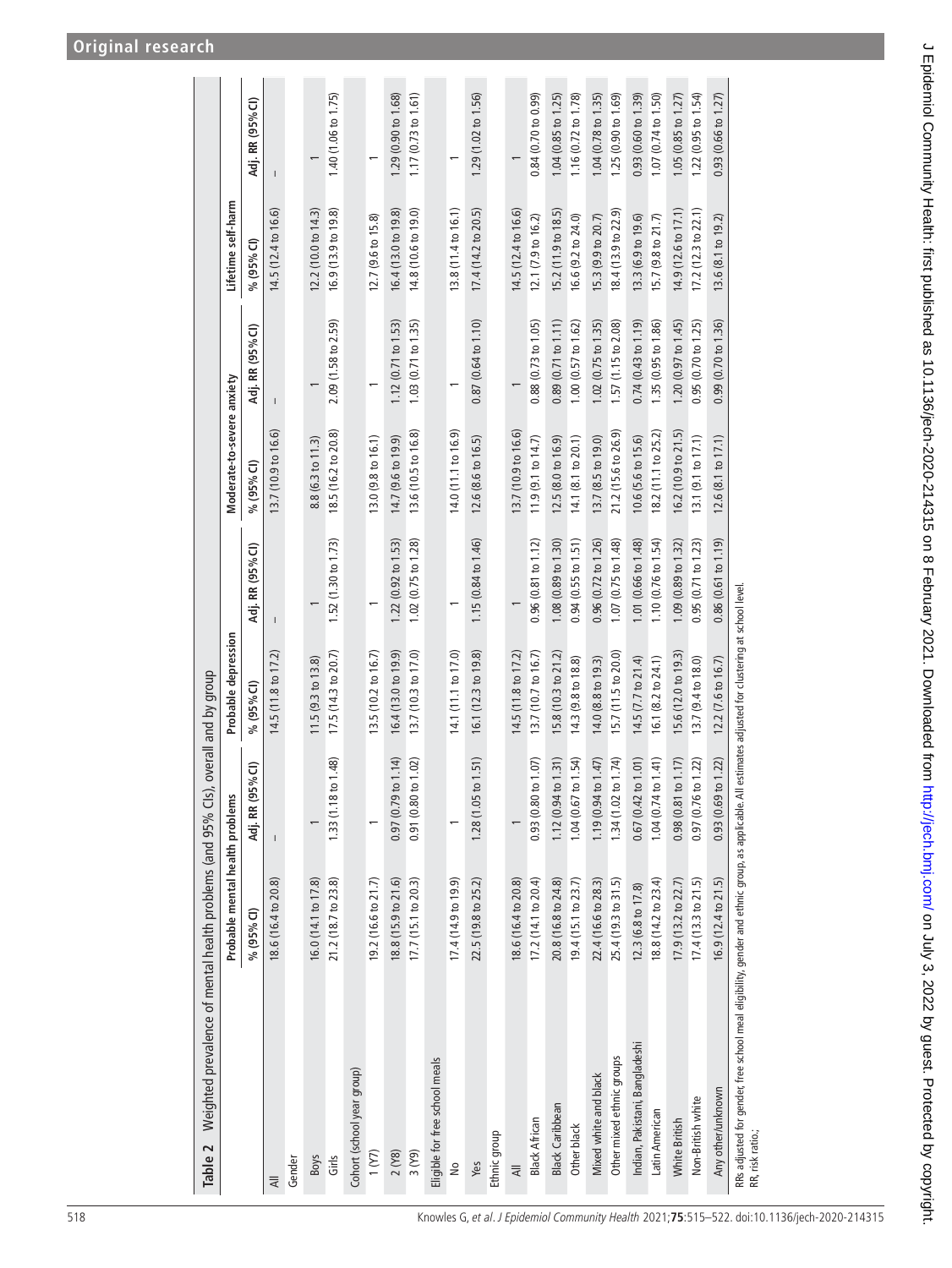<span id="page-4-0"></span>

| Weighted mean mental health scores (and 95% CIs), overall and by group<br>Table 3 |                                                      |                    |                                    |                             |                      |  |  |  |
|-----------------------------------------------------------------------------------|------------------------------------------------------|--------------------|------------------------------------|-----------------------------|----------------------|--|--|--|
|                                                                                   | SDQ total difficulties score SDQ internalising score |                    | SDQ externalising score SMFQ score |                             | GAD-7 score          |  |  |  |
|                                                                                   | Mean (95% CI)                                        | Mean (95% CI)      | Mean (95% CI)                      | Mean (95% CI)               | <b>Mean (95% CI)</b> |  |  |  |
| All                                                                               | 12.1 (11.7 to 12.5)                                  | 5.6 (5.3 to 5.8)   | $6.6$ (6.3 to 6.8)                 | 5.2 (4.7 to 5.7)            | 4.2 (3.7 to 4.7)     |  |  |  |
| Gender                                                                            |                                                      |                    |                                    |                             |                      |  |  |  |
| Boys                                                                              | 11.7 (11.4 to 12.1)                                  | $5.0$ (4.8 to 5.3) | 6.8 (6.5 to 7.0)                   | 4.4 (4.0 to 4.9)            | 3.3 (2.9 to 3.7)     |  |  |  |
| Girls                                                                             | 12.5 (11.9 to 13.0)                                  | 6.1 (5.9 to 6.4)   | $6.3$ (6.0 to 6.7)                 | $6.0$ (5.4 to $6.6$ )       | 5.1 (4.7 to 5.5)     |  |  |  |
| Cohort (school year group)                                                        |                                                      |                    |                                    |                             |                      |  |  |  |
| 1 (Y7)                                                                            | 12.1 (11.6 to 12.5)                                  | 5.6 (5.3 to 5.8)   | 6.5 (6.2 to 6.8)                   | 5.0 (4.4 to 5.5)            | 4.0 (3.6 to 4.5)     |  |  |  |
| 2(Y8)                                                                             | 12.2 (11.8 to 12.6)                                  | 5.7 (5.4 to 6.0)   | 6.6 (6.4 to 6.8)                   | $5.7(5.1 \text{ to } 6.2)$  | 4.4 (3.7 to 5.1)     |  |  |  |
| 3 (Y9)                                                                            | 12.0 (11.5 to 12.5)                                  | 5.5 (5.2 to 5.8)   | $6.6$ (6.3 to 6.8)                 | 5.1 (4.5 to 5.7)            | 4.2 (3.6 to 4.8)     |  |  |  |
| Eligible for free school meals                                                    |                                                      |                    |                                    |                             |                      |  |  |  |
| No                                                                                | 12.0 (11.5 to 12.4)                                  | 5.5 (5.2 to 5.8)   | $6.5$ (6.3 to 6.7)                 | 5.1 (4.6 to 5.7)            | 4.2 (3.7 to 4.7)     |  |  |  |
| Yes                                                                               | 12.6 (12.0 to 13.1)                                  | $5.8$ (5.5 to 6.1) | 6.8 (6.5 to 7.2)                   | 5.6 (4.9 to 6.3)            | 4.2 (3.6 to 4.9)     |  |  |  |
| Ethnic group                                                                      |                                                      |                    |                                    |                             |                      |  |  |  |
| <b>Black African</b>                                                              | 11.6 (11.1 to 12.2)                                  | 5.2 (4.9 to 5.6)   | 6.4 (6.1 to 6.8)                   | 5.0 (4.4 to 5.5)            | 3.8 (3.3 to 4.3)     |  |  |  |
| <b>Black Caribbean</b>                                                            | 12.8 (12.1 to 13.5)                                  | 5.3 (4.9 to 5.7)   | 7.4 (7.0 to 7.8)                   | 5.6 (4.6 to 6.5)            | 4.0 (3.1 to 5.0)     |  |  |  |
| Other black                                                                       | 12.3 (11.4 to 13.2)                                  | 5.3 (4.7 to 6.0)   | 7.0 (6.5 to 7.5)                   | $4.6$ (3.9 to 5.3)          | 3.9 (3.0 to 4.7)     |  |  |  |
| Mixed white and black                                                             | 12.7 (11.8 to 13.7)                                  | 5.5(5.0 to 6.1)    | 7.2 (6.6 to 7.8)                   | 5.0 (4.3 to 5.8)            | 4.0 (3.4 to 4.7)     |  |  |  |
| Other mixed ethnic groups                                                         | 13.2 (12.4 to 13.9)                                  | $6.3$ (5.8 to 6.7) | 6.9 (6.5 to 7.3)                   | 5.7 (4.9 to 6.4)            | 5.3 (4.4 to 6.2)     |  |  |  |
| Indian, Pakistani, Bangladeshi                                                    | 10.9 (10.1 to 11.8)                                  | 5.2 (4.7 to 5.8)   | $5.7$ (5.2 to 6.1)                 | 5.1 $(4.1 \text{ to } 6.0)$ | 3.9 (3.0 to 4.7)     |  |  |  |
| Latin American                                                                    | 12.8 (12.2 to 13.4)                                  | $6.2$ (5.7 to 6.7) | 6.6 (5.9 to 7.4)                   | 5.7 (4.2 to 7.1)            | 4.6 (3.6 to 5.5)     |  |  |  |
| <b>White British</b>                                                              | 12.0 (11.5 to 12.6)                                  | $6.0$ (5.6 to 6.3) | 6.1 $(5.8 \text{ to } 6.4)$        | 5.6 (5.0 to 6.2)            | 4.8 (4.1 to 5.6)     |  |  |  |
| Non-British white                                                                 | 11.9 (11.2 to 12.6)                                  | 5.7 (5.2 to 6.3)   | 6.2 (5.7 to 6.6)                   | 5.0 (4.2 to 5.9)            | 4.3 (3.7 to 4.9)     |  |  |  |
| Any other/unknown                                                                 | 11.9 (11.1 to 12.7)                                  | $5.7$ (5.3 to 6.2) | 6.2 (5.7 to 6.8)                   | 4.9 (4.2 to 5.7)            | 4.0 (3.3 to 4.8)     |  |  |  |

GAD, Generalised Anxiety Disorder Scale; SDQ, Strength and Difficulties Questionnaire; SMFQ, Short Mood and Feelings Questionnaire.



<span id="page-4-1"></span>**Figure 1** Prevalence of probable mental health problems (and 95% CIs), by gender and cohort. aRR, adjusted risk ratio.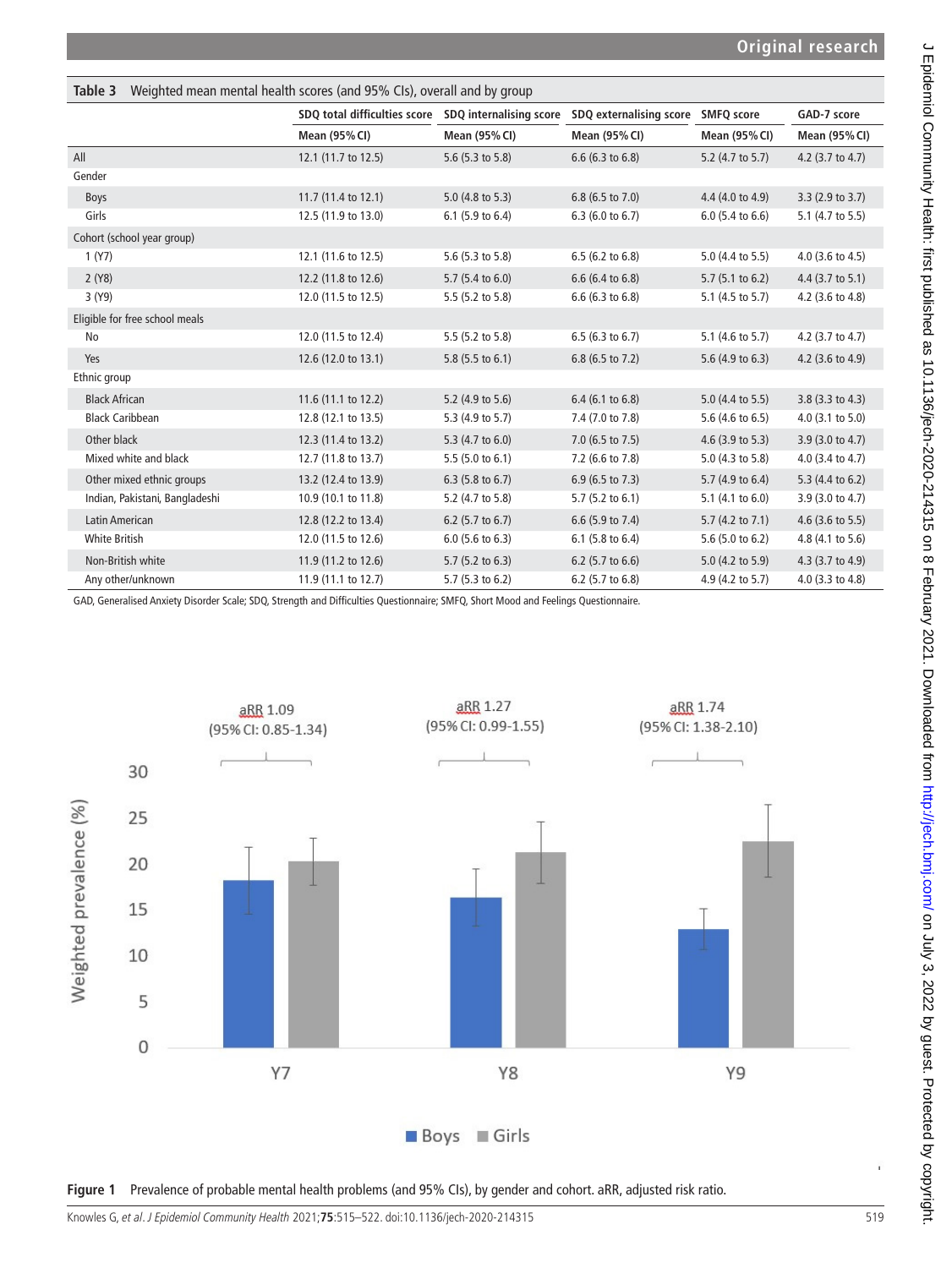common among those from Indian/Pakistani/Bangladeshi backgrounds (0.67, 0.42 to 1.01), but otherwise similar across ethnic groups. A similar pattern was observed for anxiety, although there was also some evidence for higher prevalence of anxiety among those from Latin American (1.35, 0.95 to 1.86) and non-British white (1.20, 0.97 to 1.35) backgrounds compared with the overall sample. We found no evidence of differences in prevalence of depression by ethnic group (14%–16% across all groups). For self-harm, risk was lower among those from black African backgrounds compared with the overall sample (0.84, 0.70 to 0.99), and there was some evidence for increased risk among those from other mixed ethnic backgrounds (1.25, 0.90 to 1.69), but otherwise there was little difference across groups. Overall, prevalence of mental health problems was generally similar between those from black African, black Caribbean and white British backgrounds ([table](#page-3-0) 2), but there was evidence for variations in externalising scores between these groups. For example, mean externalising scores were higher among black Caribbean (7.4, 7.0 to 7.8), mixed black and white (7.2, 6.6 to 7.8) and other Black (7.0, 6.5 to 7.5) and lower among British white (6.1, 5.8 to 6.4) ([table](#page-4-0) 3).

#### **Sensitivity analyses**

The findings were not substantively changed in sensitivity analyses.

#### **DISCUSSION**

In the most recent and comprehensive study of adolescent mental health in an inner city area in the UK, we found that mental health problems were notably more common than reported nationally; around one in five had a mental health problem compared with around one in seven to eight nationally. This equates to, on average, 6 pupils in a class of 30 in inner city schools. We also found that differences between boys and girls emerge in older cohorts, suggesting this may be a critical point at which lifelong differences emerge, and we found interesting similarities, with some variations, by ethnic group and socioeconomic status.

#### **Methodological considerations**

Several methodological issues should be noted when considering our findings. First, in this part of REACH, we used self-report measures of mental health. These measures are not designed to provide clinical diagnoses; they are screening tools designed to identify those likely to have a diagnosable problem. It is likely, then, that some young people in our study are misclassified. Nonetheless, the measures used in our study were developed/ validated for this age group, are widely used in epidemiological studies of adolescent mental health, and our use of multiple screening measures (SDQ, SMFQ, GAD-7) provides more detailed information on participants' mental health compared with many other studies.  $8^{11}$  Collection of more in-depth information via interviews with a nested subsample is ongoing and will enable triangulation of data.

Second, those who did not participate were primarily those who were persistently absent from school. This is a potential source of bias, but the impact, if any, would be conservative estimates—that is, underestimation of the prevalence of, and many subgroup differences in, mental health problems—because those who did not participate may be more likely to have problems and disadvantaged backgrounds compared with those who did. Moreover, our cohorts are highly representative of the target population, weighting made little difference to our estimates,

and we achieved high participation rates: 88% in REACH compared with, for example, 52% in the MHCYP.<sup>[7](#page-7-4)</sup>

## **The nature and extent of adolescent mental health problems**

Estimates of the prevalence of mental health problems among adolescents vary across studies. Previous national studies in the UK estimate a prevalence of around 10%–14%, with, overall, little change among secondary school-aged pupils over time.<sup>7827</sup> Some of this variation may be due to the methods used. For instance, in the MHCYP (2017, 11–16 years), the estimated prevalence was 14% using multi-informant interviews.<sup>[7](#page-7-4)</sup> Understanding Society (2009/2010 and 2011/2012, 10–15years) esti-mated 12% using similar methods to ours.<sup>[8](#page-7-5)</sup> Nonetheless, these differences are small. Our estimate, one in five (19%), is notably higher, and strongly suggests higher prevalence in inner cities. Further, it may be that in diverse inner city contexts prevalence has increased, more so than reported nationally, over the past 15–20 years. Our estimates (16% among boys, 21% among girls; 11–14years) are notably higher than observed in two similar multiethnic inner city London studies conducted in 2001 (boys, 10%; girls 12%; 11-13 years<sup>[9](#page-7-6)</sup>) and 2003 (boys, 14%; girls, 17%; 11–14 years<sup>10</sup>). Taken together—while noting the limitations of directly comparing these data—the evidence suggests that (1) problems are more common among adolescents in inner city London compared with national samples, and (2) within inner city London, prevalence has increased over the last 15–20 years.

However, while our data suggest the prevalence of mental health problems may, overall, be elevated in inner city London compared with nationally, prevalence of (self-report) depression and self-harm appear to be similar to, or slightly lower than, recent national estimates (around 15% for lifetime self-harm and 16% for depression).<sup>27</sup> <sup>28</sup> It is possible, then, that elevated risk in inner cities is driven by externalising/behavioural problems rather than internalising/emotional problems. Directly comparable data on externalising problems in this age group are scarce and further research is required, but this observation may reflect substantive differences in the experiences of young people growing up in diverse inner city areas, and/or variations in the manifestation of distress among diverse groups. These findings are important and reinforce the need for localised studies of mental health.[16](#page-7-9) Nationally, there is a strong focus on addressing rising emotional problems among girls and young women; much less attention is directed at externalising problems, or indeed emotional problems and self-harm among boys. That 12% of boys in inner city London have self-harmed by age 11–14 is concerning and there is an urgent need for greater understanding and preventive strategies.

Consistent with existing evidence,  $729$  mental health problems were more common among girls than among boys. However, our data—which permit more fine-grained analyses than is often possible in other surveys—suggest risk of problems is similar between boys and girls in year 7 and becomes more pronounced with age. These data, at this stage, are cross-sectional, so cohort effects cannot be ruled out, but this observation mirrors findings from previous research in London<sup>10</sup> and internationally,<sup>[30](#page-7-21)</sup> and, if replicated with longitudinal REACH data, may have significant implications. Irrespective of whether gender differences at this age reflect genuine differences in risk, or under-reporting of distress among boys, these findings point to early adolescence as the possible point at which lifelong gender inequalities in (reported) mental health problems first emerge.

Our data—the most recent and detailed information on adolescent mental health among diverse groups and one of few studies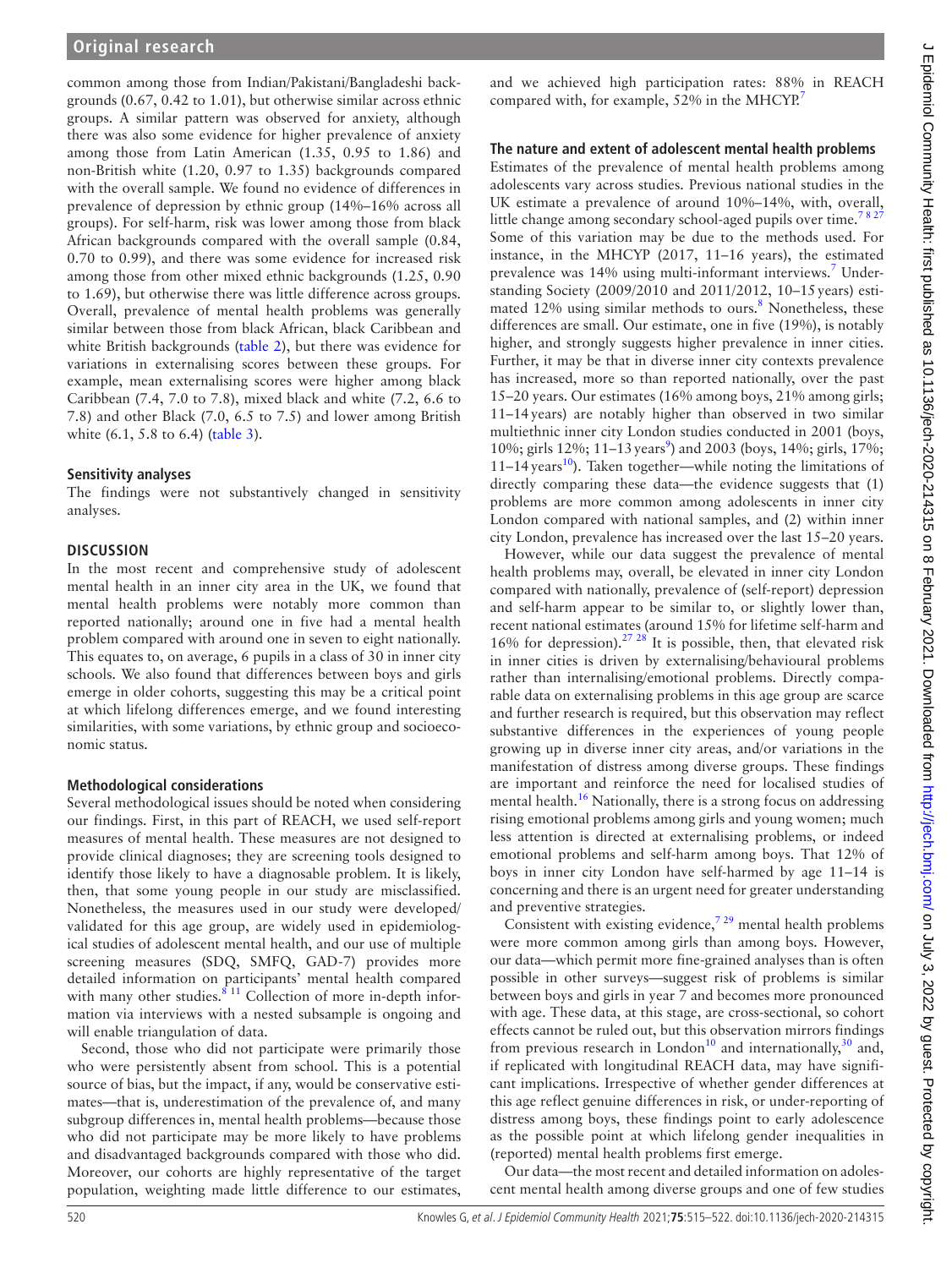$\subset$ J Epidemiol Community Health: first published as 10.1136/jech-2020-214315 on 8 February 2021. Downloaded from <http://jech.bmj.com/> on July 3, 2022 by guest. Protected by copyright. Epidemiol Community Health: first published as 10.1136/jech-2020-214315 on 8 February 2021. Downloaded from http://jech.bmj.com/ on July 3, 2022 by guest. Protected by copyright

with sufficient power for ethnic group comparisons—suggests prevalence of mental health problems is lower among Indian/ Bangladeshi/Pakistani adolescents, and higher among those from other mixed ethnic backgrounds (a group that is growing in size in the UK), but otherwise similar across ethnic groups. This observation is broadly consistent with earlier findings.  $9-11$  Given that most UK minority ethnic groups experience disproportionately high levels of adversity (eg, discrimination, poverty), these observations are striking.

## **Implications**

Our findings suggest important implications for research, prevention/intervention and local services and policy. First,

## **What is already known on this subject**

► Recent estimates from national surveys in England suggest that around one in seven to eight adolescents have a mental health problem. While national surveys provide useful information on the prevalence of mental health problems nationally, they tend not to provide detailed information on specific groups in which prevalence (and change in prevalence over time) may differ from the national average, for example, minority ethnic and socially disadvantaged groups living in densely populated inner city areas. At present, there is very little up-to-date information on the extent and nature of problems among young people from diverse groups and inner city areas in the UK.

## **What this study adds**

► Resilience, Ethnicity and AdolesCent Mental Health is an accelerated cohort study of 4353 young people (age 11–14 years at baseline; 85% from minority ethnic groups, one in four receiving free school meals) attending secondary schools in inner city London. In analyses of baseline data, we found that around one in five (19%) experienced recognisable mental health issues in the 6 months prior to assessment, a notably higher prevalence than in recent national estimates (10%–14%) and estimates for inner city London from around 15–20 years ago (10%–12%). Around one in seven (14%) reported lifetime self-harm. Mental health problems were more common among girls than boys, a difference that was more pronounced in older cohorts, and among those from economically disadvantaged backgrounds. We observed many similarities—with some variations—in the prevalence of mental health problems across ethnic groups, with highest prevalence (around one in four) being among those of mixed ethnic backgrounds (25%). These findings underscore the importance of local population-based studies to more fully characterise and understand variations in prevalence, and in the distribution of risk and protective factors, by area and social group and to better inform local strategies for prevention and intervention. The many similarities in prevalence of mental health problems across ethnic and socioeconomic groups are striking and understanding these similarities should be a priority for future research; it will advance our understanding of resilience and protective factors, and thereforehow to promote mental health and prevent problems, in young people from all backgrounds.

national data are important but of limited use in understanding the extent and nature of distress in local communities; localised studies are needed to inform prevention strategies and local service provision.<sup>16</sup> Second, the widely reported gender difference in mental health likely emerges during the first few years of secondary school; this may be a critical period for prevention and intervention. Third, the many similarities in prevalence of mental health problems across ethnic and socioeconomic groups are striking and understanding these similarities should be a priority for future research; it will advance our understanding of resilience and protective factors, and therefore how to promote mental health and prevent problems, in young people from all backgrounds.

### **Author affiliations**

<sup>1</sup>Health Service and Population Research, King's College London, London, UK <sup>2</sup>ESRC Centre for Society and Mental Health, King's College London, London, UK 3 National Childrens Bureau, London, UK

<sup>4</sup> Centre for Society and Mental Health, King's College London, London, UK 5 The McPin Foundation, London, UK

<sup>6</sup> Centre for Implementation Science, Health Services and Population Research Department, King's College London, London, UK

<sup>7</sup>Department of Biostatistics and Health Informatics, King's College London, London, UK

8 Department of Public Mental Health, Central Institute of Mental Health, Medical Faculty Mannheim, University of Heidelberg, Mannheim, Germany <sup>9</sup>Department of Nutritional Sciences, King's College London, London, UK

#### **Twitter** Gemma Knowles [@Gem\\_K\\_1](https://twitter.com/Gem_K_1)

**Acknowledgements** We would like to thank all participating schools, teachers, young people, and parents, and our Young Persons Advisory Group, for their invaluable contributions to REACH. We would also like to thank the research assistants and students who have contributed to data collection.

**Contributors** GK: drafted and revised the manuscript; approved the final manuscript; collected, analysed, and interpreted the data; contributed to the design of the study; coordinated the study. CG-A: revised the manuscript; approved the final manuscript; collected, analysed, and interpreted the data; contributed to the design of the study. SB, RB, SD, KL, DS, AO, AT: collected, cleaned and interpreted the data; critically revised the manuscript; approved the final manuscript. SWG: made substantial contributions to the acquisition and interpretation of data and critically reviewed and approved the final manuscript. VP: contributed to the conceptualisation and design of the work; interpreted the data; revised the manuscript; approved the final manuscript. IB: contributed to data analysis and interpretation; critically revised the manuscript; approved the final manuscript. UR: contributed to the conceptualisation and design of the work; interpreted the data; critically revised the manuscript; approved the final manuscript. SH: contributed to the conceptualisation and design of the work; interpreted the data; critically revised the manuscript; approved the final manuscript. CM: conceptualised and designed the work; collected, analysed and interpreted the data; critically revised the manuscript; approved the final manuscript.

**Funding** This work was supported by the Economic and Social Research Council (ESRC) Centre for Society and Mental Health at King's College London (ES/ S012567/1); and the European Research Council (ERC) (REACH 648837).

**Disclaimer** The views expressed are those of the authors and not necessarily those of the ESRC, ERC, or King's College London. The funders had no role in study design, data collection, data analysis, data interpretation, or writing of the report.

**Competing interests** None declared.

**Patient consent for publication** Not required.

**Ethics approval** All study procedures were approved by the Psychiatry, Nursing and Midwifery Research Ethics Subcommittee, King's College London (ref:15/162320).

**Provenance and peer review** Not commissioned; externally peer reviewed.

**Data availability statement** Data are available on reasonable request. We welcome and encourage requests from researchers wishing to access REACH data for specific research projects or collaborations. Information about our data access policy, which aims to make REACH data as accessible as possible while adhering to legal and ethical principles and protecting the privacy of schools and participants, can be requested from the project coordinator (gemma.knowles@kcl.ac.uk) (and will be available on our website in due course: www.thereachstudy.com). Further information about REACH, including the study protocol, planned analyses, and the